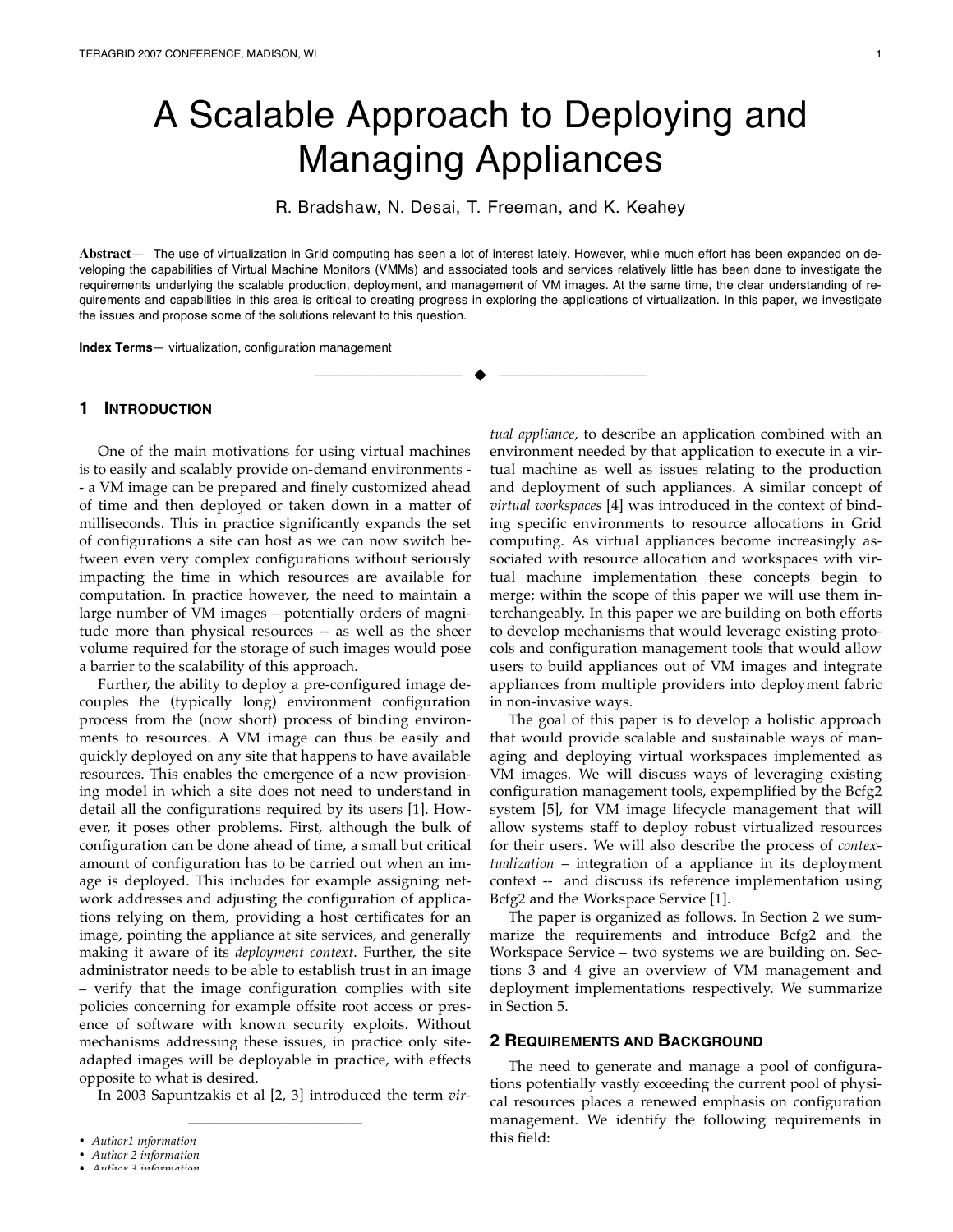- *Image generation.* While systems and applications are often hard to configure, the process of configuration management has been streamlined and automated simplifying much of the arduous and error-prone work involved in putting a system together – these capabilities can be applied to the VM image generation process. In addition to simply generating images in a reliable and streamlined way, a VM configuration system may be required to generate reliable attestation information about an image guaranteeing certain properties of its configuration. By building on the ability to reliably repeat a configuration process we can also avoid storing large amount of preconfigured images by simply generating the required configuration (or parts of those configurations) on the fly.
- *Image management.* The need to maintain a potentially large fleet of personalized images also requires the ability to automatically discover and apply updates. In particular, the ability to maintain security properties of an image is critical for the resource providers to verify it against site policies when deciding on whether to deploy it. Management functions thus need not only to ensure that updates are applied, but also correctly regenerate and sign any attestation information that may be supplied with the image. Additional testing services may be developed to ensure that patched images can be tested for functionality.
- *Image deployment.* A certain amount of configuration sometimes needs to be done at deployment time. This is because some of the configuration information may be assigned late in the deployment process. This includes all the IP address information, or security certificates assigned to a virtual machine.

The methods discussed in this paper assume that we are operating on bootable images only – this gives us the flexibility to customize the image in ways that, based on our experience to date, are required in a typical VM deployment.

In the rest of this section, we describe two systems that our current work is based on: the Bcfg2 system and the Workspace Service.

### **2.1 The Bcfg2 System**

A Bcfg2 system is composed of a configuration server and clients. The server keeps track of various configuration specifications which include information ranging over the OS specification for the configuration, the packages it contains, and the services it runs. The clients are able to retrieve those specifications and operate on them to achieve the required configuration, update a configuration (apply patches, etc.) or validate and diagnose its state. A Bcfg2 client operates by comparing its state against the configuration obtained from the server – the results of that comparison can trigger a variety of actions ranging from applying various mechanisms to resolve differences between the expected and actual state to simply reporting such differences.

A Bcfg2 server operates on a number of incrementally

constructed configuration profiles. A basic Bcfg2 profile may for example include an operating system, various security services, and an application. This basic profile may be further refined by including more packages and applications.

In a typical interaction, a client fist authenticates and authorizes to the server – the server will then either identify the clients profile or allow the client to assert its profile. Once the client's profile has been established, the server presents it with a set of probes collecting local information about the client, such as for example its hardware parameters. The information collected by the probes is then uploaded to the server and allows it to build a configuration for the client customizing the generic specification corresponding to the client's profile. This customized target configuration is then downloaded by the client. Comparing the target configuration with its state, the client can then (1) make changes, (2) report the differences, or (3) communicate with other entities on actions that should be taken. At the end of the interaction the client communicates to the server the description of actions taken, configuration errors, things that still need to be done, etc.

#### **2.2 The Workspace Service**

The Workspace Service allows authorized users to dynamically deploy and manage workspaces, implemented as Xen virtual machines [6]. The Workspace Service has been developed within the Globus framework and provides WSRF interfaces to Xen functions: clients can deploy, shutdown, pause, and reactivate VMs. A workspace is deployed based on two types of information: (1) a pointer to an image and meta-data describing deployment (contextualization) information and (2) a resource allocation (memory, CPU share, etc.) that is requested for that image. Once deployed, a client can discover relevant information about the image (such as the assigned IP address), manage the image (e.g. increase the time-to-live of a VM), adjust its resource allocation, or terminate the image.

The Workspace Service provides authentication and authorization mechanisms. Among others, we allow a client to authorize based on virtual organization (VO) role information contained in the VOMS [7] credentials. For VM instances that require host certificates of their own the Workspace Service can provde them. These certificates are generated on startup, after the IP address has been assigned to the appliance, and are currently based on the workspace host certificate.

The Workspace Service allows a client to configure networking for the VM accommodating several flexible options (allocating new network address, bridging existing address, etc.). In particular, a client can request configuring a VM on startup with several different NICs allocating different addresses from different pools (e.g., one public and one private). We provide mechanisms for a site to set aside such address pools for the VMs.

Finally, the Workspace Service allows the client to specify resource allocation (comprising memory allocation and CPU share) to be assigned to a VM and manage that resource allocation during deployment. The Workspace Service also provides a local resource manager that has the capability to manage a pool of nodes on which edge a pool of nodes on which edge a pool of nodes on which edge<br>The contract of nodes of nodes on which edge a pool of the contract of the contract of the contract of the cont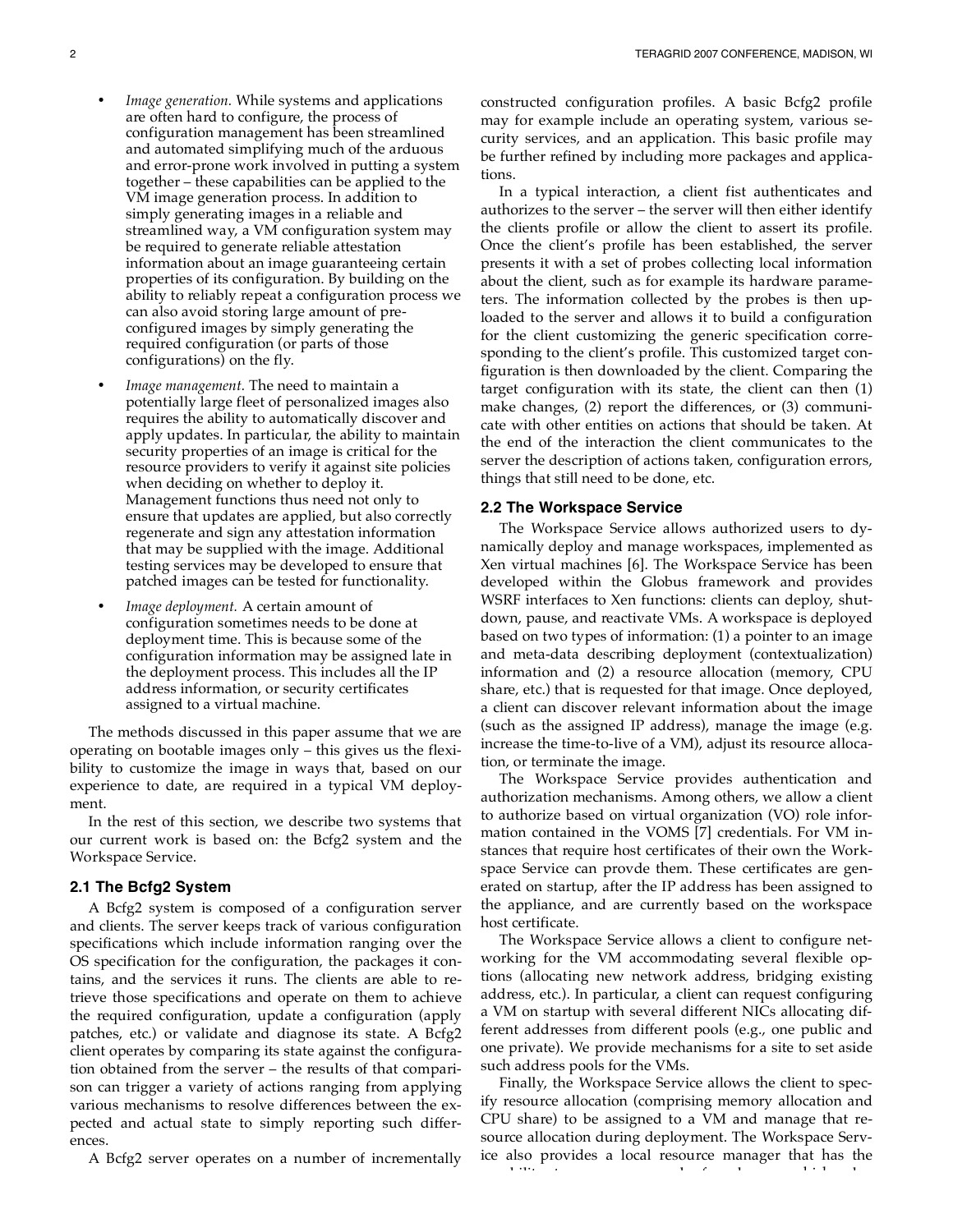pability to manage a pool of nodes on which edge services are deployed to accommodate the service deployment model (as opposed to a batch deployment model). To use it, the nodes are configured with a very lightweight manager client. In particular, this pool of physical nodes can be used as platform for the deployment of virtual clustes.

## **3 APPLIANCE LIFECYCLE DEPENDENCIES**

We define appliances (or workspaces) as environments that can support specific functionality and are portable, i.e. can be automatically adapted to many different deployment contexts. In this section, we will describe the lifecycle of an appliance and discuss the role of appliance providers and their high-level interdependencies with deployment services; the next section will discuss specific dependencies between them.

#### **3.1 Appliance Lifecycle**

In the first state of appliance lifecycle, an appliance is creted by an *appliance provider*. We may have providers dedicated to the creation and maintenance of appliances for specific communities, or virtual organizations (VOs), such as the OSG [8] or an application group within that organization. In addition to the configuration and maintenance, the providers attest to the soundness of appliances.

In the second stage of the lifecycle, the appliance is refined and customized. For example, deriving from the original community appliance, an end-user may want to customize by associating it with specific datasets by mounting additional data partitions (attested by this user) or create additional accounts.

The resulting appliance will then be submitted to a deployment service, such as the Workspace Service, which will make a deployment decision in conformance with resource provider's policies based on the provenance of the workspace as well as its attested properties (ranging from assertions on root access to the workspace to its state with respect to security) and provision resources for the appliance.

On deployment, the appliance will be *contextualized* to put it in a specific deployment context, and producing an *appliance instance* that is ready for use. As time passes and the configuration policies of various sites change, e.g. in response to known security exploits, the appliance can be updated to conform to such policies and maintain its deployment range.

#### **3.2 Appliance Management and Deployment**

One of the major costs of virtualization is the initial cost of appliance creation, and eventually also of storing many appliances with similar or redundant configuration. Hence the need for appliance providers enabling a cookbook-style approach to configuration construction to make configuring new appliances easier for the end user. The viability of this model has already been illustrated by rPath [9] in development of appliances for high energy physics applications.

As appliances are shared between various sites, trust in an appliance configuration becomes an issue. The workspace service currently provides mechanisms allowing a site to admit annlians only coming from a narticular VO or application group, but more is needed in practice for an appliance to be admitted to a site – an appliance may be admitted only if it was configured with a given set of security requirements (i.e., only trusted entities have root access to the appliance) and recently patched. These can be generated again based on automatic configuration management tools. As the appliance is initially created, attestation information, including configuration parameters, appliance creator, modification times and appliance origin can be attached in the form of assertions referring to specific software packages as well as to the appliance as a whole. As appliances are modified, fine-grained attestation information will need to be augmented to reflect subsequent reconfiguration operations.

While the Workspace Service already implements methods for authorizing VM deployment requests coming from specific clients or communities (through the use of VOMS credentials or SAML attributes), fine-grained methods are required to process full information about the image itself. Here, we are planning to use the attestation information generated or updated by the appliance generation tools and signed to the image. In [10] we have prototyped the ways of integrating the processing of such information into the appliance deployment process. It is critical however, that this information itself comes from a trusted source and preferably be automatically generated in sync with configuration information on the imge – in practice attestation information coming even from a trusted source may not be as accurate (and therefore as trustworthy) as information generated by trusted software running on a trusted platform.

A persuasive case for automatic management of appliances is made in [3]: appliances need periodic maintenance, much as classical unix systems do. The ability to selectively apply updates, allow the execution of maintenance tasks and perform a periodic re-attestation of an appliance's soundness is of critical importance. Seamlessly performing updates implies the ability to test appliances after maintenance operations have been performed and thus allowing appliance functionality to be validated prior to redeployment minimizing surprises for end users. This requires a test suite attached to an appliance capable of providing such maintenance – in practice such test suite would have to be agreed upon between the appliance provider and the user.

#### **4 CONTEXTUALIZATION ON DEPLOYMENT**

Appliances cannot be shipped with ready-to-run configurations, because several aspects of configuration are either site dependent (*site binding*) or depend on the particulars of a given instantiation of a virtual appliance (*instance binding*): IP addresses need to be assigned, an appliance may need to be pointed at existing services such as DNS, a batch system head node, or a database. We will call this process *contextualization* as it makes the appliance aware of its deployment context.

To illustrate the need for various steps of contextualization, let's first consider what is required for manual deployment of a 5 node cluster configured with Torque [11] (one headnode and four worker nodes). Typically, we'd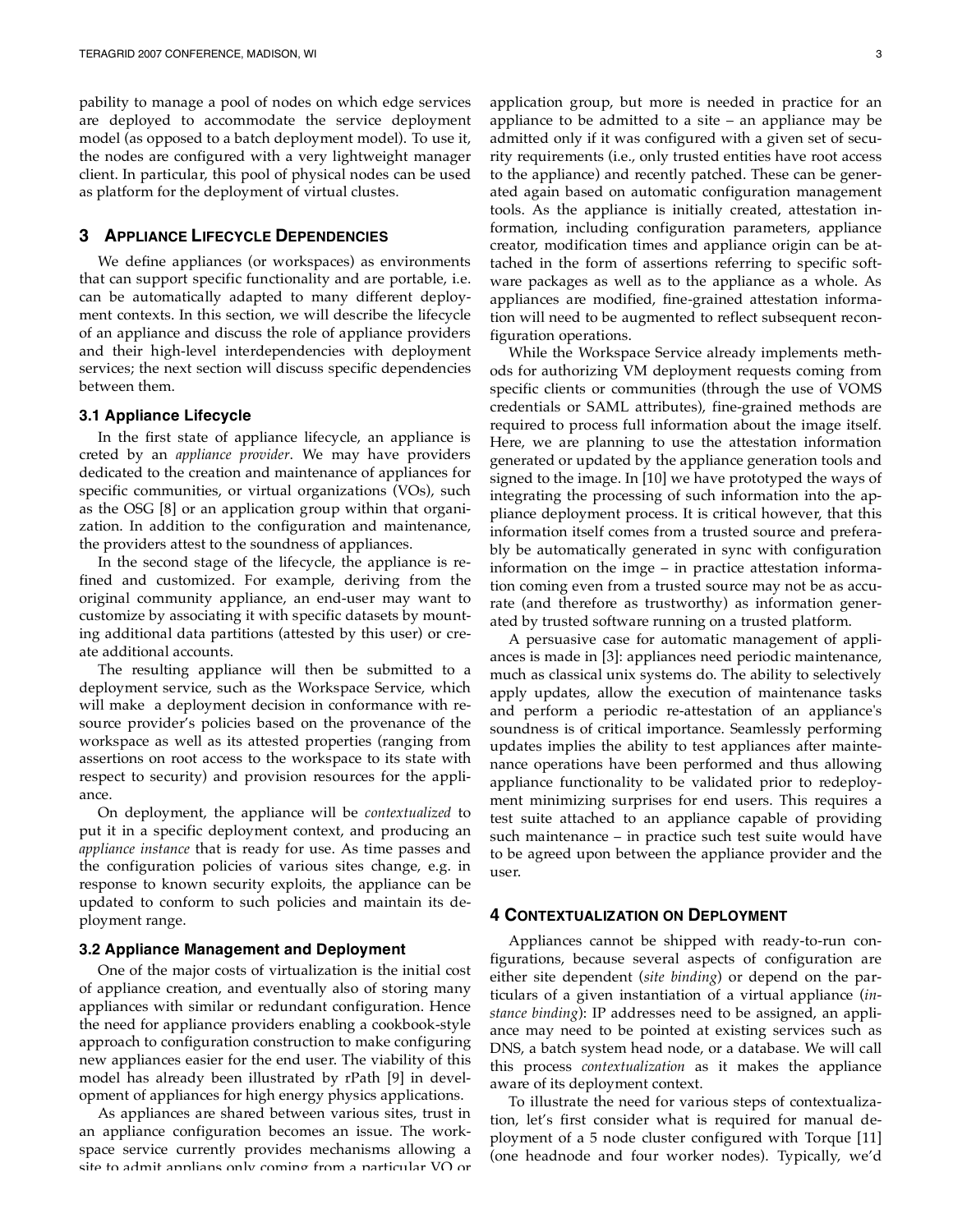begin the process by assigning required IP addresses to the nodes. We'd then create accounts, point the nodes at a DNS server, configure ssh/scp keys for the cluster nodes, as well as modify Torque configuration files (both depend on IP addres assignment). Additionally, if the headnode is Gridenabled we might equip it with a host certificate as described in [12], and modify the configuration relevant to the installed Grid services. We will now describe the design and tools required to automate this process.

## **4.1 Preparing Virtual Appliances for Deployment**

As defined in section 3, an essential feature of an appliance is that it can be deployed in many different contexts. Thus, in order turn for example a VM image into an appliance a virtual appliance provider needs to adapt an environment (e.g., represented as a VM image) to consume configuration parameters that are only available after an appliance has been deployed in a specific context. We note that such configuration process consists of two components: (a) configuration parameters specific to a deployment context and (b) a set of environment-specific non-declarative actions that integrate these parameters into a specific environment. We therefore define a virtual appliance as an environment that (a) provides a definition of the contextualization information it requires (*contextualization template*) and (b) contains mechanisms capable of integrating this information into the appliance (*contextualization agent*).

```
<Parameters>
  <Param name='DNSServer'>
    <List><Item value='192.168.1.2'/>
      <Item value='192.168.1.3'/>
    \langle/List>
  </Param>
  <Param name='nodenames'>
    \langleList\rangle<Item value='192.168.7.1'/>
      <Item value='192.168.7.2'/>
      <Item value='192.168.7.3'/>
      <Item value='192.168.7.4'/>
    \langle/List>
  </Param>
</Parameters>
<Param name='users'>
    \langleList\rangle<Item name='user1' value='sad8hgewjnb'/>
      <Item name='user2' value='saasd2sjnb'/>
    \langle/List>
  </Param>
</Parameters>
```
Figure 1: Contextualization information for the Bcfg2 example.

As an example, here are the actions required to turn our Torque VM image into an appliance using the Bcfg2 system as the contextualization agent. The contextualization template for this example (instantiated with information) is shown in Figure 1. The contextualization agent that consumes this information inside the appliance is implemented by Bcfg2 -- a natural choice as it is supplied out of the box with many Linux distributions and implements all of the

commands needed to integrate configurations inside of virtual appliances. The contextualization process simply invokes the Bcfg2 agent included in the appliance to consume the parameters provided by the deployment service. The Bcfg2 agent is self-contained, and configured to provide the goal configuration states, taking the supplied parameters into consideration. The appliance creator has included a series of templates that render these parameters into appliance configuration directives.

#### **4.2 Contextualization**

On deployment, a deployment service needs to be able to interpret the contextualization template file and provide the expected information values for the required fields. In doing so, the deployment service may need to work with mechanisms that generate the required information, such as a certificate authority generating certificates for appliances. We distinguish between *site binding* parameters (generated by the deployment service once for every site, such as available networks) and *instance binding* parameters (generated for every deployed appliance instance). Once the information is compiled, the deployment service produces a parameter file – a template file associated with the required contextualization information.

After the parameter file is assembled, the information needs to be made available (delivered) to the appliance. In the case of VM images, one option is to use kernel parameters to pass this information – however, only a limited amount of information can be passed in this way, and also in standard Linux, kernel parameters are world readable after the image is deployed making this method unsuitable for passing sensitive information. A more flexible option (and generic across different operating systems) is for the deployment service to simply "patch" the appliance by mounting the VM disk partition and copying the parameter file where it will be expected by the contextualization agent. While this can be time-consuming it is currently the most generic and flexible option and is used by the Workspace Service uses it as the contextualization delivery method.

In our Bcfg2 adaptation, the Bcfg2 agent consumes the parameters supplied by the Workspace service as a file via such an appliance patch. In the example of a Torque appliance, the Bcfg2 agent will first render the list of node names into file contents for "/etc/resolv.conf" to configure domain name resolution. Once this is finished, name resolution functions properly on the appliance for all of the relevant hostnames. Next, the first node in the allocation will be identified as the head node (Bcfg convention), which runs the Torque server and configured to know which resources it controls (the data will be derived from the parameter "nodenames" in Figure 2). The values in this list are included in the Torque configuration. Each client node places the server IP address in the Torque configuration file. At this point, Torque is operational. Bcfg2 is natively capable of setting up ssh keys and trust between nodes and this step is completed next. Finally, user access is configured. Entries for each user included in the users parameter are included in "/etc/passwd". This allows users login access and the ability to execute programs. Once these facets are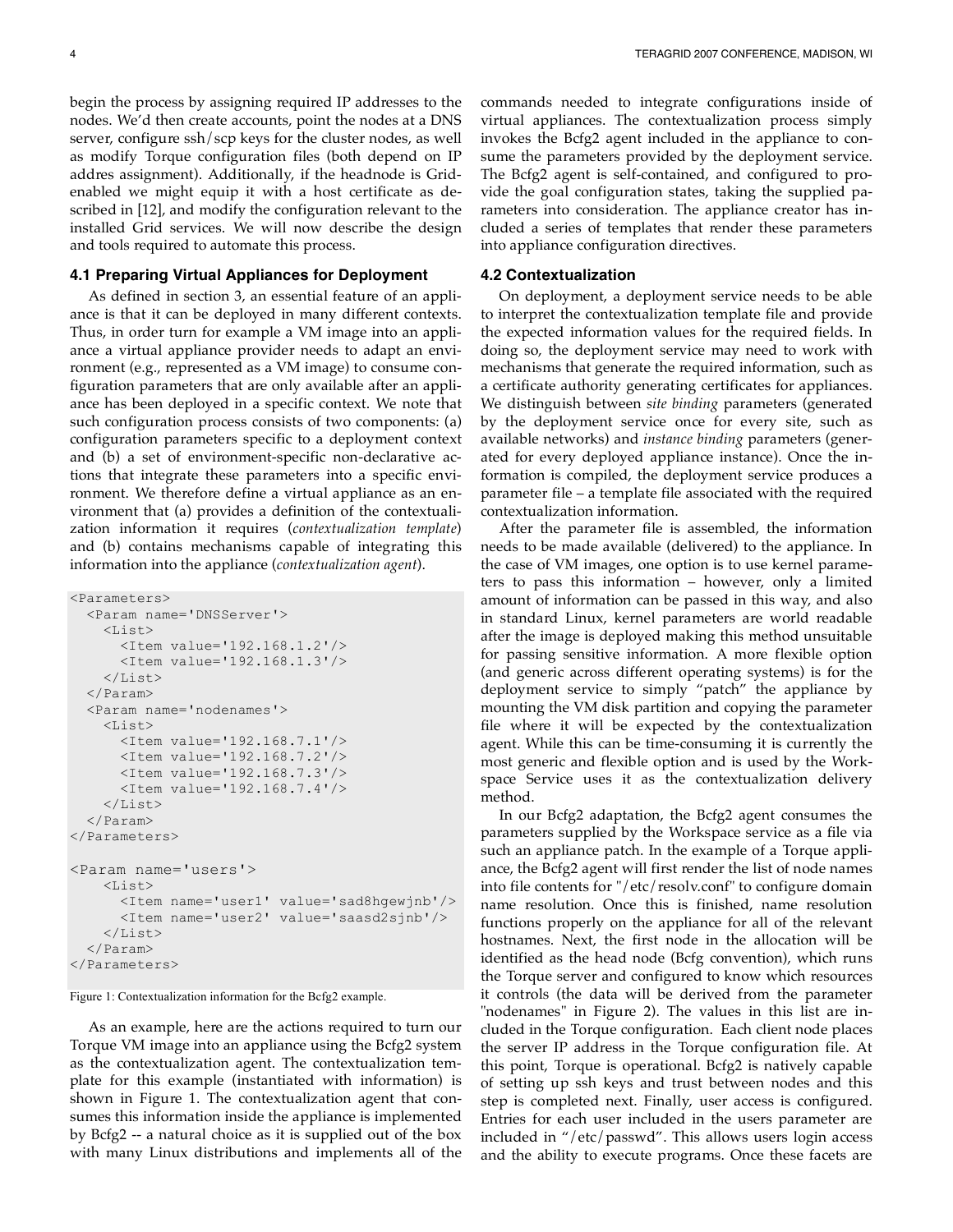configured, the appliance is fully contextualized and operational.

#### **4.3 Generalizing the Approach**

In the previous sections we described how a generic VM image can be turned into an appliance by providing contextualization information and a contextualization agent. The question now arises how invasive this process is and to what extent it can be made transparent and easy to use to an appliance developer and user.

First, we note that contextualization agents are already present in many appliances as part of standard system tools and can be leveraged as long as the corresponding contextualization information template can be specified, and compatible delivery methods implemented. The standard DHCP broadcast call which is a part of a typical boot sequence is one such agent. The Workspace Service provides the contextualization information template as part of the workspace meta-data information [1]. In addition the Workspace Service suite of tools also provides a DHCP delivery tool executing on a hypervisor nodes and responding to a VM's boot-up sequence DHCP broadcast. The Workspace Service can dynamically manage DHCP policies assigned to this delivery tool to give a defined set of network configurations to a specific MAC address; MAC address spoofing is controlled, so only the intended information will make it into the image. Further, there is a daemon on each hypervisor node so that the DHCP broadcasts do not escape on to the physical network and interfere with a site's pre-deployed DHCP server's operations. The advantage of using this mechanism is that it allows users to deploy simple appliances with practically no appliance adaptation because DHCP client libraries are virtually ubiquitous and easy to configure in the appliance.

In practice, the need to cover multiple (and often rare) application-specific configurations requires a more flexible if heavier-weight approach. In those cases, existing configuration tools which are often included as part of guest operating system distribution provide a convenient solution – leveraging them facilitates the adaptation process as it eliminates the need to install additional software. In this paper, we used the example of Bcfg2 included with multiple versions of Linux: the user had to configure a Bcfg profile as part of the adaptation process, but the resulting actions were carried out automatically.

## **5 RELATED WORK**

The term *virtual appliance* was introduced by Sapuntzakis et al [2, 3] and their work describes the first attempts at defining contextualization information as well as explaining the requirements for appliance management. We build on this work and extend it to generalize the method and enable the use of generic tools and protocols for configuration management.

rPath [9] is a company that creates software appliances, including virtual appliances compatible with popular VMMs via the rBuilder service. They provide methods of configuring and maintaining appliances; we are currently collaborating with them on defining contextualization services.

Zeroconf [13] is a collection of techniques for establishing networking configurations and service discovery without a centralized information systems. While useful, in the context of dynamically deployed appliances on the grid, the particular networking and service configurations are virtually always either subject to the policies of the deployer and resource provider (and intermediaries if they exist) or desired to be published externally from the VM by the infrastructure.

Configuration management tools such as LCFG [14], Quattor [15] and Smartfrog [16] are somewhat similar in nature to Bcfg2 and could also potentially be used as contextualization agnets. Bcfg2 is our reference implementation of choice due to its availability and convinience.

#### **6 SUMMARY**

This paper describes the requirements and services required to ensure the scalable management and deployment of appliances implemented as VM images. We make the case for developing methods of automatic generation and maintenance of VM images – important to achieve scalability as well as develop methods to manage trust and enable more images to be deployed on more platforms in a secure manner taking into account site policies. The issue of establishing methods for trust management between VM image developers and sites supporting their deployment is particularly critical at this stage of technology adoption – applying automatic configuration methods and ensuring a system of timely management and updates will go a long way towards resolving it.

Finally, we described methods of adapting VM images to produce appliances and contextualizing such appliances on deployment. Our preliminary investigation indicates that it is critical for those methods to be lightweight yet flexible to cover the range of required specifications. We also point out that in practice the appliance producer and the appliance deployer have to collaborate on the formatting of the contextualization template: the provider to correctly integrate contextualization information into the appliance and the deployer to correctly interpret them when supplying contextualization information.

In future work we hope to extend the methods described here to provide recontextualization for appliances on migration. Another topic we are investigating is the deployment-time composition of appliances out of components supplied by different parties.

#### **ACKNOWLEDGEMENTS**

We are grateful to Brett Adams, Frank Siebenlist, Ed Smith, Ravi Subramaniam, and Marty Wesley for interesting discussions of the concepts described here. This work was supported by NSF CSR award #527448 and in part, by the Mathematical, Information, and Computational Sciences Division subprogram of the Office of Advanced Scientific Computing Research, SciDAC Program, Office of Science, U.S. Department of Energy, under Contract W-31-109-ENG-38.